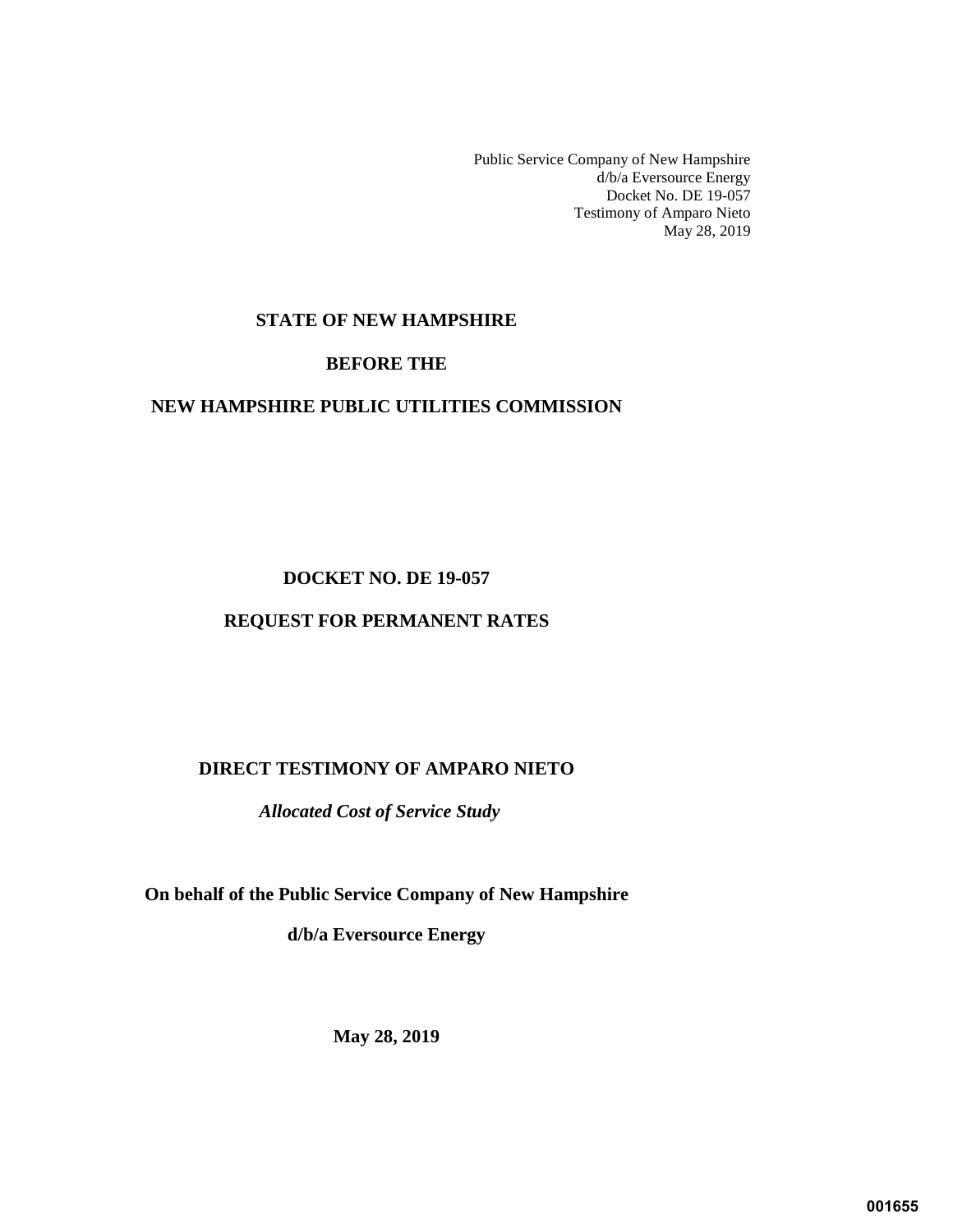Public Service Company of New Hampshire d/b/a Eversource Energy Docket No. DE 19-057 Testimony of Amparo Nieto May 28, 2019

# **Table of Contents**

# **Attachments**

Attachment ACOSS-1 - Resume Vitae of Amparo Nieto Attachment ACOSS-2 – Proforma Cost of Service Study

Attachment ACOSS-3 – Per Books Cost of Service Study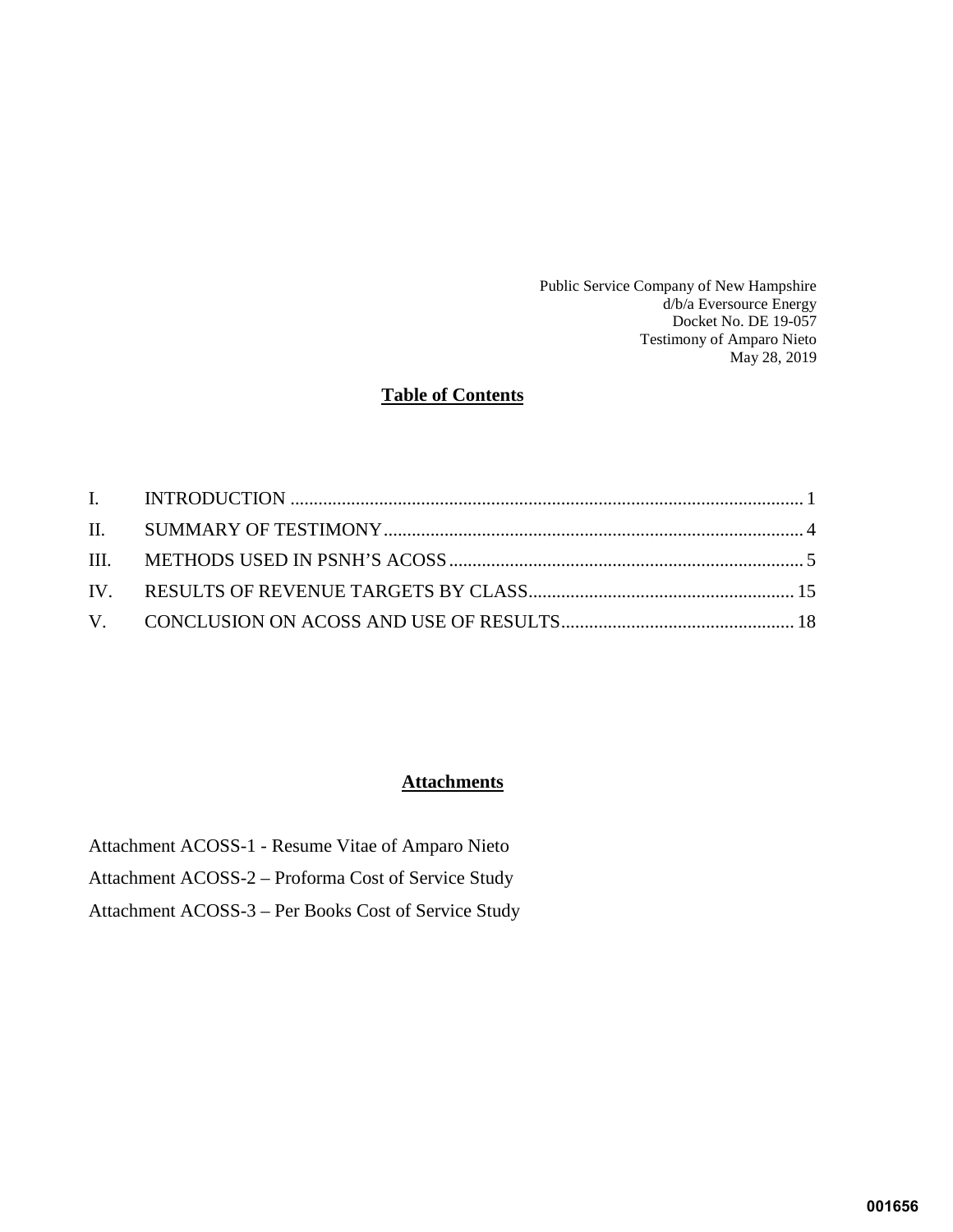Public Service Company of New Hampshire d/b/a Eversource Energy Docket No. DE 19-057 Testimony of Amparo Nieto May 28, 2019 Page 1 of 19

#### **STATE OF NEW HAMPSHIRE**

#### **BEFORE THE NEW HAMPSHIRE PUBLIC UTILITIES COMMISSION**

#### **DIRECT TESTIMONY OF AMPARO NIETO**

# **PETITION OF PUBLIC SERVICE COMPANY OF NEW HAMPSHIRE d/b/a EVERSOURCE ENERGY REQUEST FOR PERMANENT RATES**

**May 28, 2019** 

## <span id="page-2-0"></span>**Docket No. DE 19-057 \_\_\_\_\_\_\_\_\_\_\_\_\_\_\_\_\_\_\_\_\_\_\_\_\_\_\_\_\_\_\_\_\_\_\_\_\_\_\_\_\_\_\_\_\_\_\_\_\_\_\_\_\_\_\_\_\_\_\_\_\_**

#### 1 **I. INTRODUCTION**

- 2 **Q. Please state your name and current position.**
- 3 A. My name is Amparo Nieto, and I am a Senior Vice President at Economists Incorporated
- 4 ("EI").

#### 5 **Q. Please summarize your qualifications and experience.**

6 A. I have over 20 years of experience providing advisory services and analyses on behalf of 7 utilities, independent firms and energy regulatory commissions, in the context of energy 8 regulatory policy design and wholesale electricity markets. I have advised extensively on 9 the development of electricity marginal cost studies for use in the design of efficient rates 10 and programs for utilities in California, Arizona, Maine, Minnesota, Oregon, New York, 11 North Dakota, South Dakota and other states, as well as in provinces of Canada, such as in 12 British Columbia, Manitoba and Newfoundland. I have reviewed and developed efficient 13 utility electricity rate structures, recommended changes to utility demand response and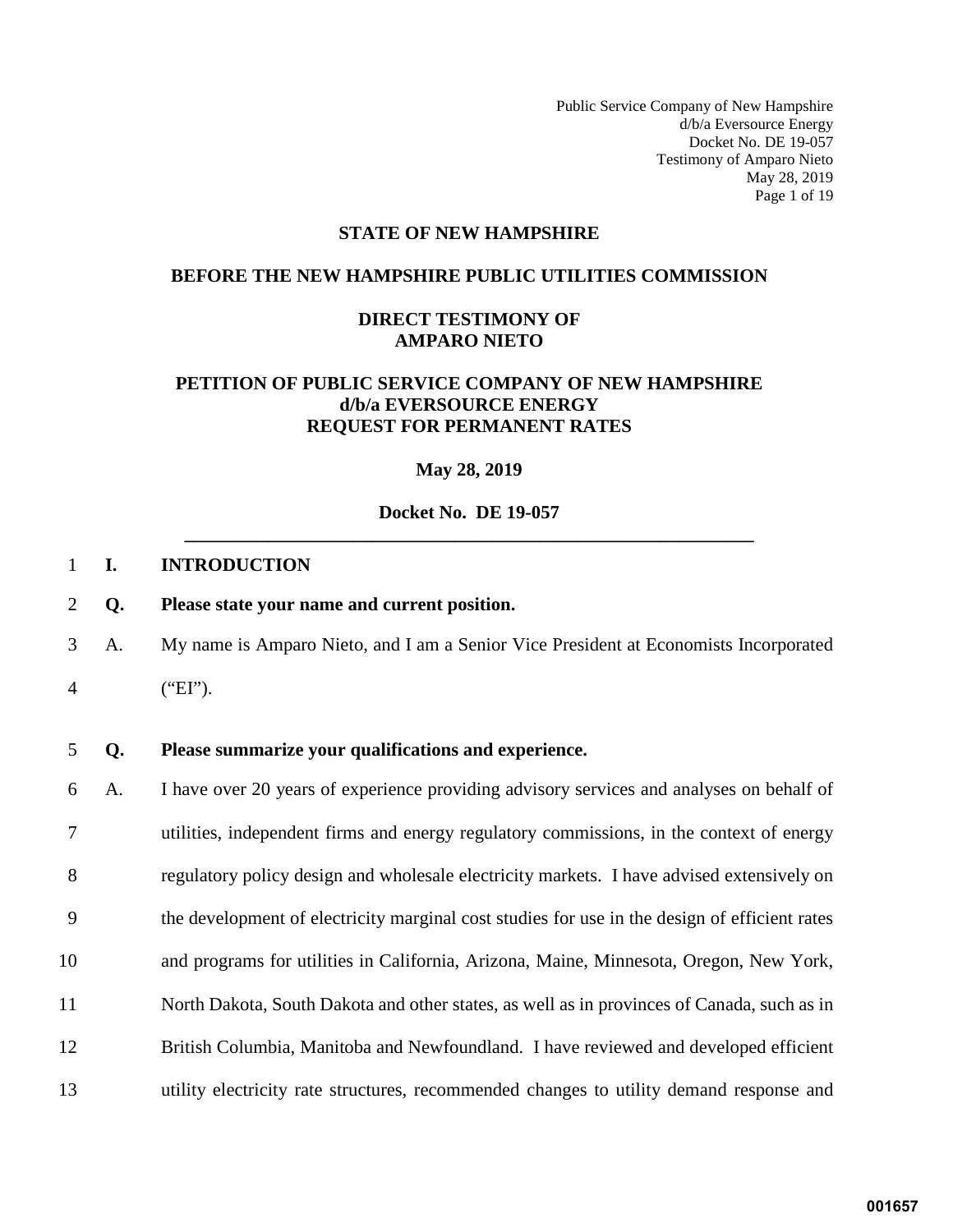Public Service Company of New Hampshire d/b/a Eversource Energy Docket No. DE 19-057 Testimony of Amparo Nieto May 28, 2019 Page 2 of 19

1 interruptible rates, reviewed the impact of net metering rates on cost shifting among 2 customers and designed improved compensation schemes for Distributed Energy 3 Resources ("DER"). In New York, I was involved in the initial phase of the Reforming 4 the Energy Vision (REV) docket, with regard to marginal distribution cost analysis for 5 potential use in the Value of DER. I have also advised energy regulators and companies 6 in Australia, Ireland, Spain, Africa and the Caribbean on electricity cost studies, regulatory 7 policy, competitive markets, transmission cost allocation, distribution regulation and 8 design of financial transmission rights. I contributed to the design and implementation of 9 energy auction designs in Pennsylvania and Spain and advised the ISO-NE in various 10 aspects of its wholesale capacity market rules. I am currently the director of the "Utility 11 of the Future Rates Group," a working group sponsored by EI and open to energy utilities 12 across North America. Additionally, I have conducted seminars on electricity marginal 13 costing and rate design for rate managers and regulatory commission staff for over a decade. 14 I have published energy papers and participated frequently as a panelist on industry and 15 academic forums in the U.S. I hold a Master's degree in Economic Analysis and Public 16 Finance from the Madrid Institute for Fiscal Studies in Madrid, Spain and a B.A. in 17 Economics from the University of Carlos III of Madrid. My curriculum vitae is set forth 18 in Attachment ACOSS-1.

#### 19 **Q. Have you testified previously before other regulatory bodies?**

20 A. Yes. I have provided testimony before the Public Utilities Commission of Nevada, the 21 New York Public Service Commission, the North Carolina Utilities Commission, the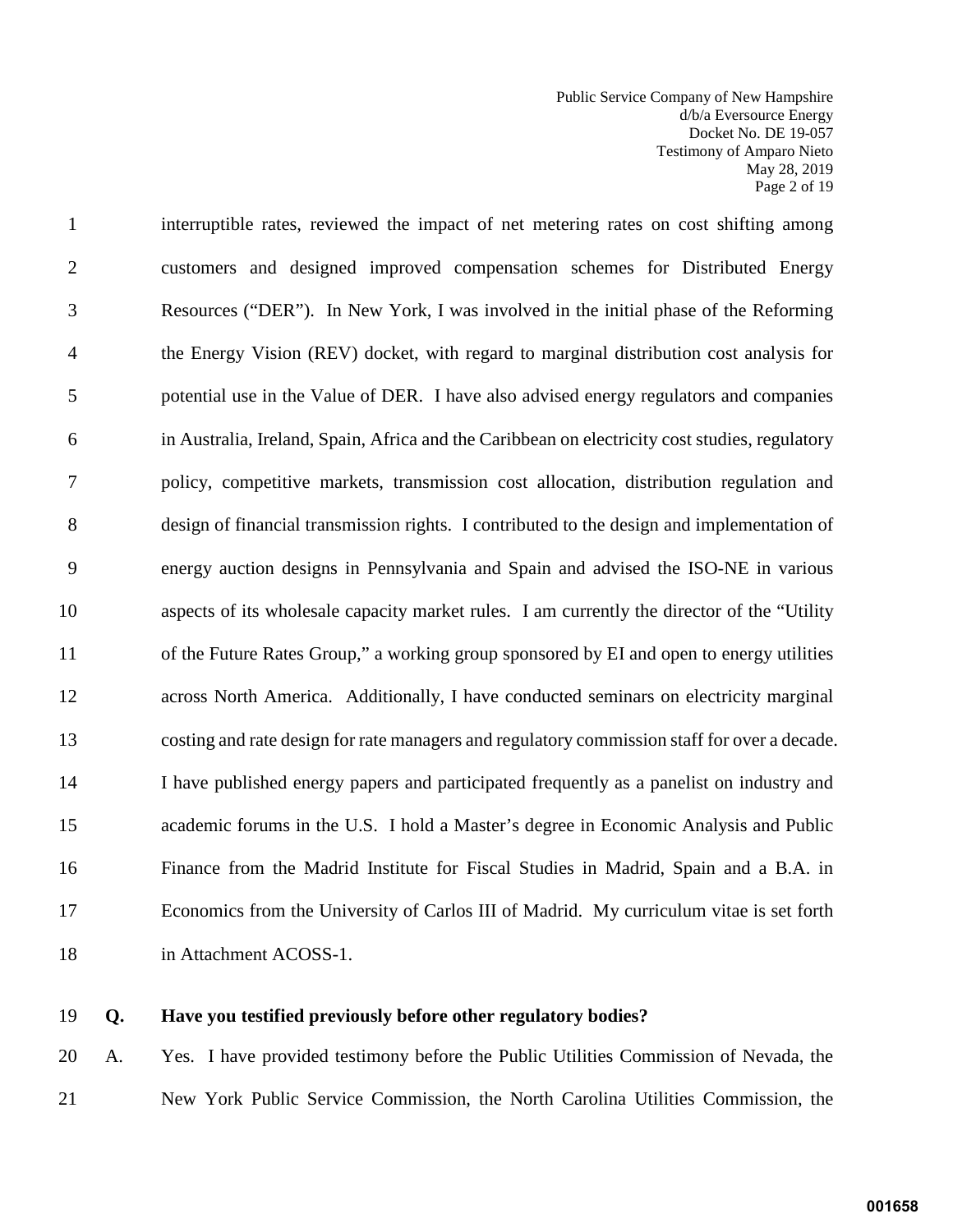Public Service Company of New Hampshire d/b/a Eversource Energy Docket No. DE 19-057 Testimony of Amparo Nieto May 28, 2019 Page 3 of 19

| $\mathbf{1}$   | Minnesota Public Utilities Commission, and the North Dakota Public Utilities Commission     |
|----------------|---------------------------------------------------------------------------------------------|
| 2              | in the context of electricity marginal cost studies, electricity rate design and design of  |
| 3              | contracts with independent power producers. I have also provided expert testimony as part   |
| $\overline{4}$ | of the Salt River Project's price review process before its Board of Directors, with regard |
| 5              | to SRP's proposal to reform their net metering rates. Overseas, I supported regulatory      |
| 6              | proceedings involving rate reforms in Ireland, Brazil, Kenya and Barbados.                  |

# 7 **Q. On whose behalf are you testifying in this docket?**

8 A. I am testifying on behalf of Public Service Company of New Hampshire d/b/a Eversource 9 Energy ("PSNH" or the "Company").

# 10 **Q. What is the purpose of your testimony?**

11 A. The purpose of my testimony is to present the allocated cost of service study ("ACOSS") 12 that I developed for PSNH for this rate case. In separate testimony, I also present the 13 marginal cost of service study ("MCOSS") I prepared for PSNH, which represents an 14 update to the MCOS study I developed in the context of the New Hampshire Net Metering 15 proceeding (Docket No. DE 16-576). These studies provide information useful for class 16 revenue requirements and rate design and I advised PSNH on the best manner to apply 17 these results. The ACOSS is provided as Attachment ACOSS-2 (Pro Forma Cost of 18 Service Study) and Attachment ACOSS-3 (Per Books Cost of Service Study).

- 19 **Q. How is your testimony organized?**
- 20 A. My testimony is organized as follows.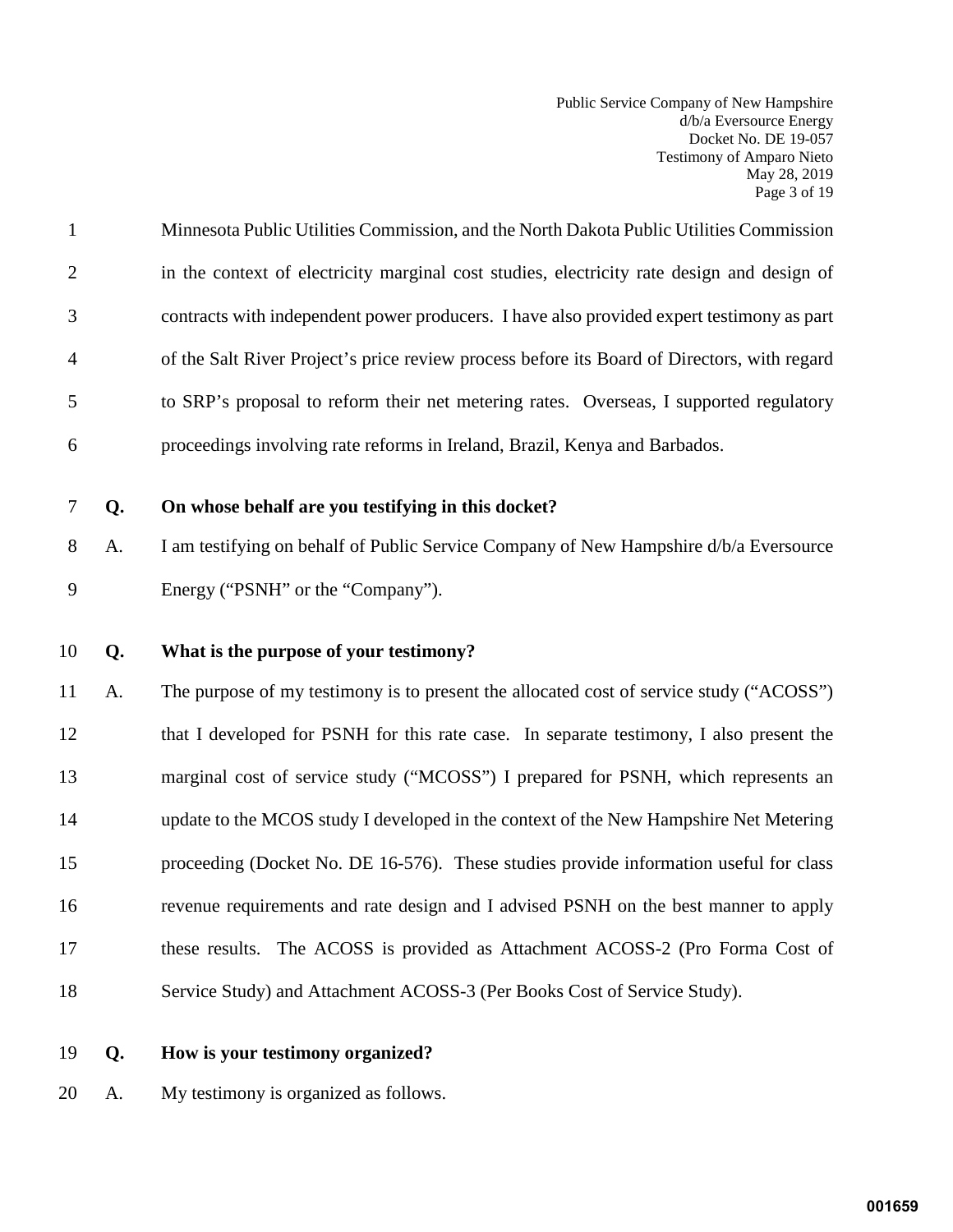Public Service Company of New Hampshire d/b/a Eversource Energy Docket No. DE 19-057 Testimony of Amparo Nieto May 28, 2019 Page 4 of 19

<span id="page-5-0"></span>

| $\mathbf{1}$   |     | In Section II, I summarize my testimony.                                                        |
|----------------|-----|-------------------------------------------------------------------------------------------------|
| $\overline{2}$ |     | In Section III, I discuss the methods to estimate the various components of the                 |
| 3              |     | allocated cost of service study.                                                                |
| 4              |     | In Section IV, I describe the resulting revenue targets by rate class and how they              |
| 5              |     | compare with revenues for the test year.                                                        |
| 6              |     | In Section V, I discuss the main conclusions.                                                   |
| 7              | II. | <b>SUMMARY OF TESTIMONY</b>                                                                     |
| 8              | Q.  | Please summarize your direct testimony on the allocated cost of service study.                  |
| 9              | A.  | PSNH's ACOSS is intended to identify the relative responsibility of each rate classification    |
| 10             |     | for the recovery of the overall costs of distribution service in the test year, 2018. The       |
| 11             |     | ACOSS determines the overall rate of return overall and by rate class and the degree of         |
| 12             |     | over/under recovery of allocated costs under existing tariffs. Thus, it indicates the changes   |
| 13             |     | to present rates that would be necessary to result in equal rates of return on rate base for    |
| 14             |     | each class. Any rate class paying less than this cost allocation is assumed to be cross-        |
| 15             |     | subsidized by other classes based pm the ACOSS approach. In practice, the Company is            |
| 16             |     | expected to use the ACOSS results as a guide, but in a manner that recognizes customer          |
| 17             |     | impact considerations.                                                                          |
| 18             |     | The 2019 study begins with the review of the Company's proposed distribution revenue            |
| 19             |     | requirement (operating expenses, net plant, taxes, depreciation, etc.) for the test year ending |
| 20             |     | December 31, 2018. Two versions were computed, an adjusted "per books" test year, and           |

21 a proforma test year.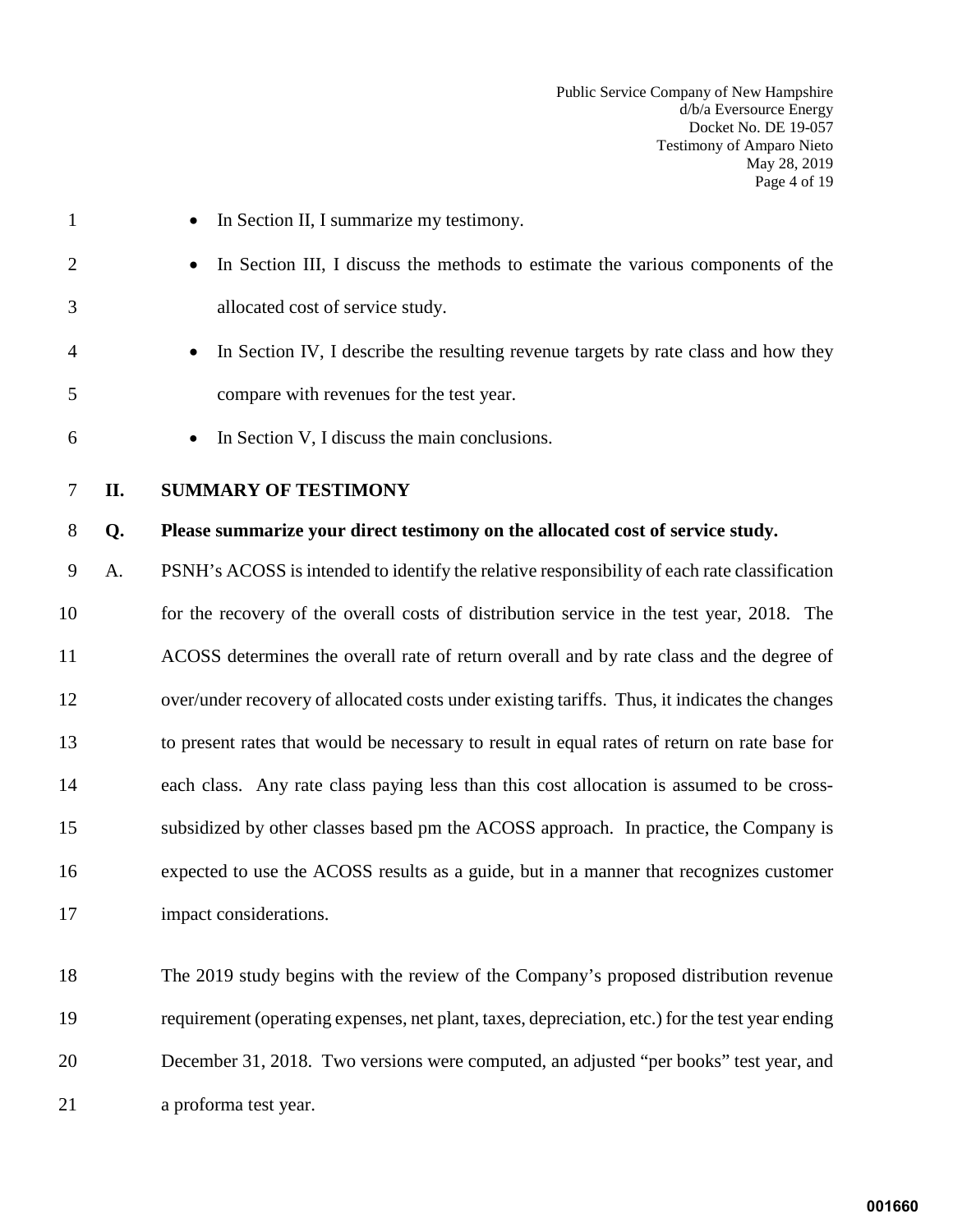Public Service Company of New Hampshire d/b/a Eversource Energy Docket No. DE 19-057 Testimony of Amparo Nieto May 28, 2019 Page 5 of 19

1 The ACOSS develops cost allocation factors for the different components of plant and 2 expenses using each rate class' share of various measures of demand, from load research 3 provided by the Company, and test-year customer numbers, as well as from weighting 4 factors as applicable to meter costs, and customer-related expenses. Under the ACOSS 5 method, customers are assumed to be responsible for a share of the sunk, historical 6 demand-related costs in proportion to kW of coincident and non-coincident demand by 7 class, customer numbers, weighted expenses by class and other cost drivers. A discussion 8 of these results is provided in Section IV of my testimony.

<span id="page-6-0"></span>

#### 9 **III. METHODS USED IN PSNH'S ACOSS**

#### 10 **Q. How are the various distribution plant costs classified in the ACOSS?**

11 A. The study distinguishes between demand-related and customer-related costs. Distribution 12 station plant (account 362) is considered in its entirety as demand-related. Transformers, 13 including step transformers and service transformers (Account 368), as well as the 14 underground and overhead circuits (Accounts 365, 366, and 367), are considered to have 15 both a demand and a customer-related component. The split of these accounts is based on 16 the results of the Company's Minimum System ("MS") Study. Meters, service drops and 17 installations on customer premises, are considered to be entirely customer-related, and 18 allocated on the basis of both relative differences in installed costs and customer numbers.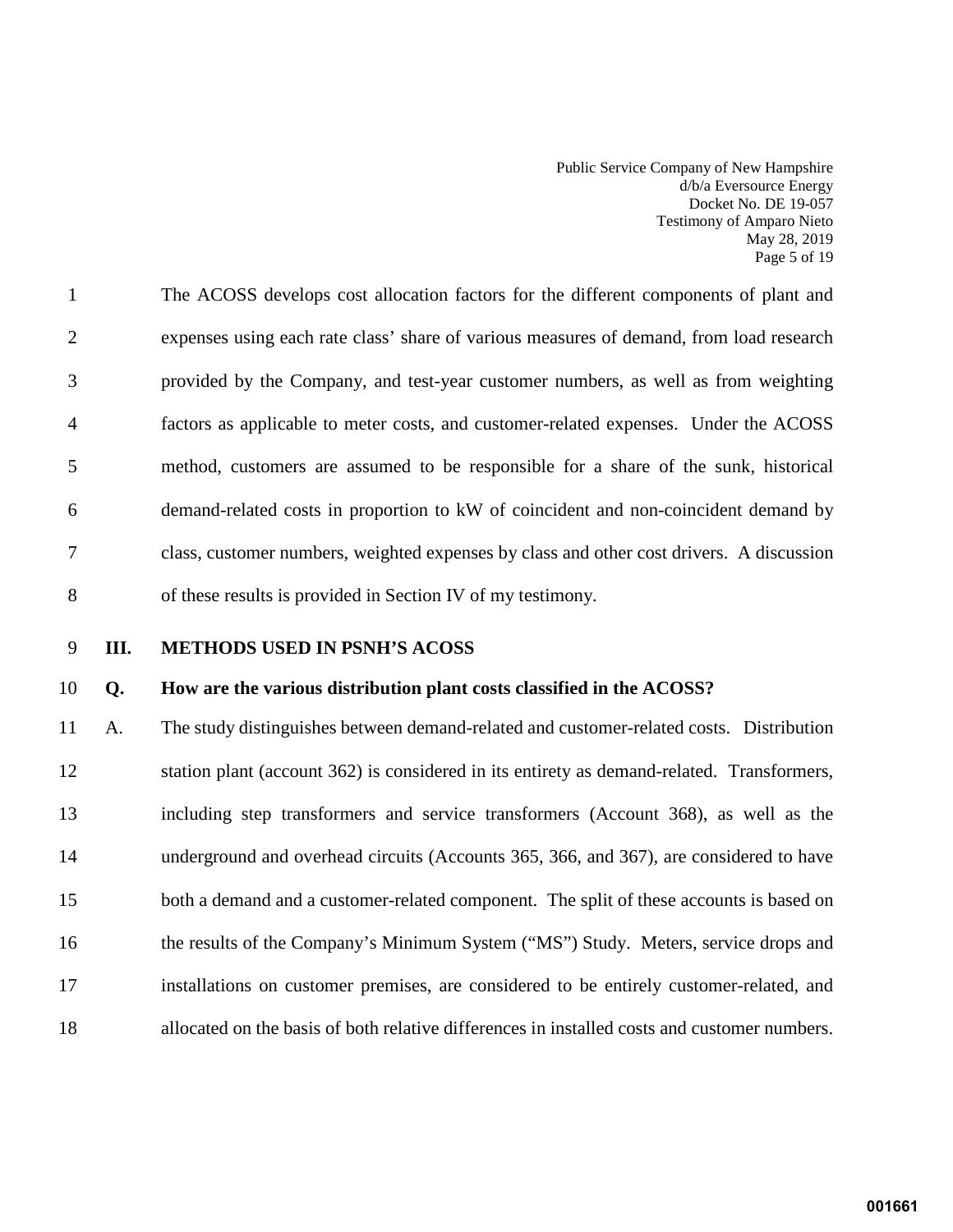Public Service Company of New Hampshire d/b/a Eversource Energy Docket No. DE 19-057 Testimony of Amparo Nieto May 28, 2019 Page 6 of 19

| $\mathbf{1}$<br>$\overline{2}$ | Q. | Would you please describe the minimum system study and the resulting<br>classification factors? |
|--------------------------------|----|-------------------------------------------------------------------------------------------------|
| 3                              | A. | The MS study involves the following steps (also described on pages 90-92 of the                 |
| 4                              |    | NARUC manual):                                                                                  |
| 5                              |    | Step 1: Determine the minimum sized conductor, transformer and service is                       |
| 6                              |    | installed on the distribution system.                                                           |
| 7                              |    | Step 2: Determine the installed cost per unit for the minimum sized plant. Installed            |
| 8                              |    | costs include material costs, labor costs and equipment costs.                                  |
| 9                              |    | Step 3: Multiply the cost per unit of the minimum sized plant by the total inventory            |
| 10                             |    | of each plant type.                                                                             |
| 11                             |    | Step 4: The total cost of the minimum sized plant is divided by the total cost of the           |
| 12                             |    | actual sized distribution plant in the field. This ratio is deemed to be the customer-          |
| 13                             |    | related portion of distribution plant investment, with the balance being the capacity-          |
| 14                             |    | related portion.                                                                                |
| 15                             |    | Table 1 below indicates the percent of distribution plant classified as customer and            |
| 16                             |    | demand-related as per the results of the MS method.                                             |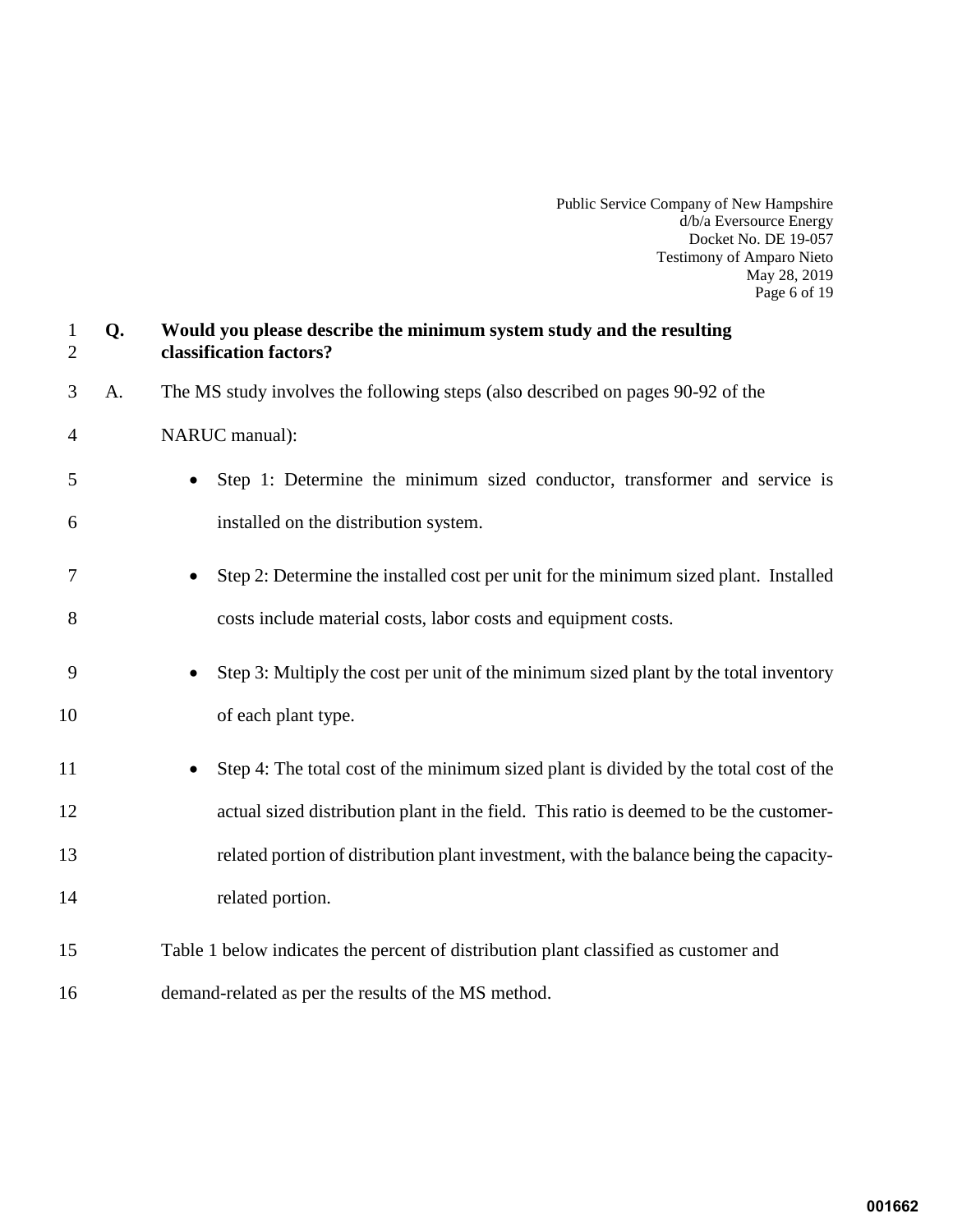Public Service Company of New Hampshire d/b/a Eversource Energy Docket No. DE 19-057 Testimony of Amparo Nieto May 28, 2019 Page 7 of 19

# 1 **Table 1. Minimum System Study Classification Factors**

| Account                     | <b>Demand</b> | Customer |
|-----------------------------|---------------|----------|
| 364 POLES - PRIMARY         | 23.5%         | 76.5%    |
| 364 POLES - SECONDARY       | 16.9%         | 83.1%    |
| <b>365 PRIMARY OH LINES</b> | 59.2%         | 40.8%    |
| 365 SECONDARY OH LINES      | 66.1%         | 33.9%    |
| 366 PRIMARY UG LINES 1-PH   | 82.3%         | 17.7%    |
| 366 PRIMARY UG LINES 3-PH   | 92.8%         | 7.2%     |
| 366 SECONDARY UG LINES      | 58.4%         | 41.6%    |
| 367 PRIMARY UG LINES 1-PH   | 82.3%         | 17.7%    |
| 367 PRIMARY UG LINES 3-PH   | 92.8%         | 7.2%     |
| 366 SECONDARY UG LINES      | 58.4%         | 41.6%    |
| 368 OH TRANSFORMERS         | 17.6%         | 82.4%    |
| 368 UG TRANSFORMERS         | 78.9%         | 21.1%    |
|                             |               |          |

# 2 **Q. How do you allocate the demand-related costs of transformers and conductors?**

| $\mathfrak{Z}$ | A. | Distribution facilities, from a design and operational perspective, are installed primarily to |
|----------------|----|------------------------------------------------------------------------------------------------|
| $\overline{4}$ |    | meet localized area loads, and so customer-class non-coincident peak demands ("NCP"),          |
| 5              |    | or even individual customer maximum demands are suitable to allocate the demand                |
| 6              |    | component of distribution facilities. PSNH's ACOSS uses class NCP to reflect the ratio         |
| $\tau$         |    | of the class's maximum demand in the year compared to the sum of all the classes' highest      |
| 8              |    | annual demands, irrespective of when those demands occur. Class NCP allocators take            |
| 9              |    | into account the diversification of loads at the rate class level.                             |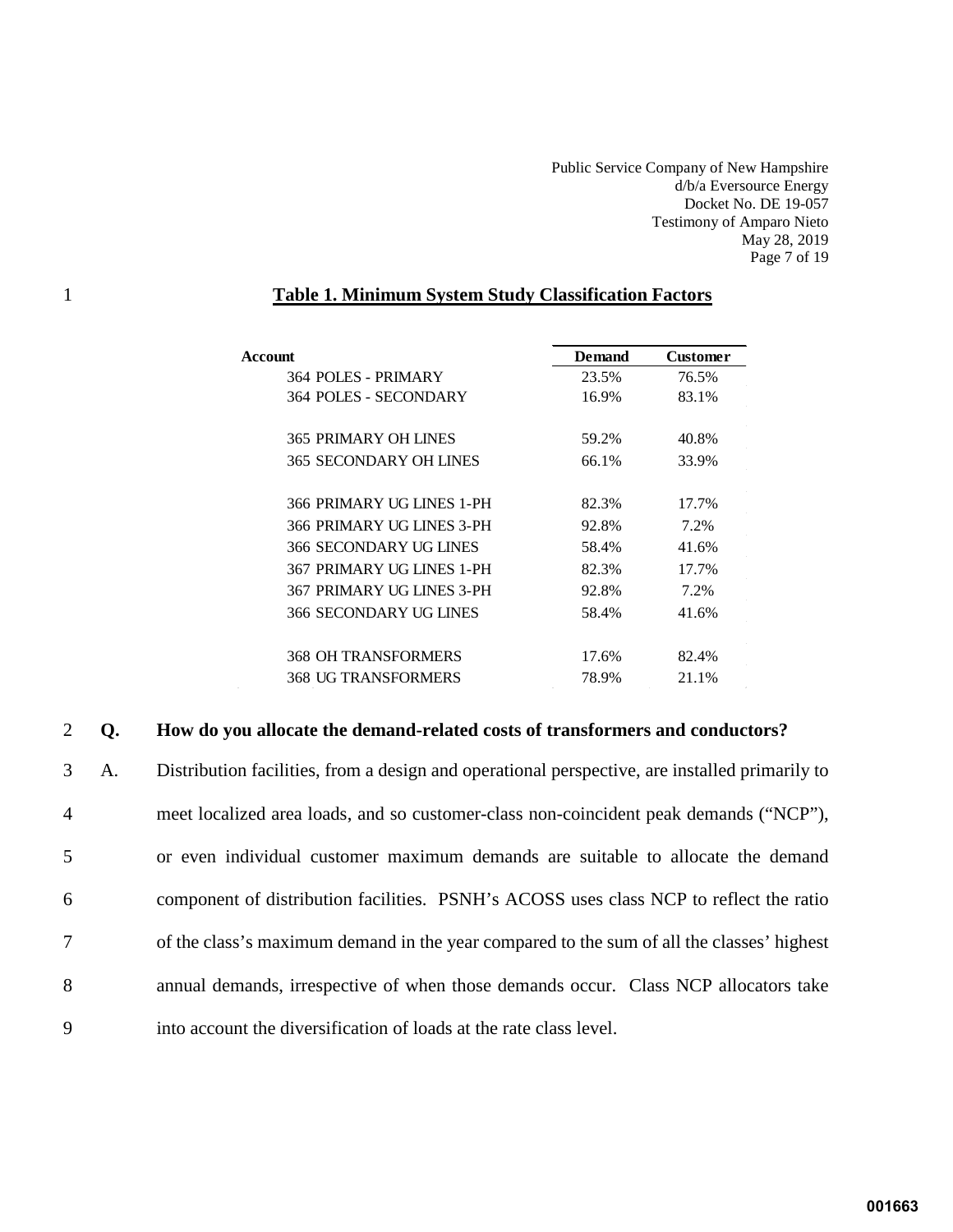Public Service Company of New Hampshire d/b/a Eversource Energy Docket No. DE 19-057 Testimony of Amparo Nieto May 28, 2019 Page 8 of 19

# 1 Q. **Have you made any changes with regard to the allocation method for other demand-**2 **related costs as compared to the Company's allocated cost study filed in the 2009 rate**  3 **case?**

4 A. Yes. I have made several changes with regard to station accounts 360-362. The 2019 5 ACOSS distinguishes between the elements of distribution plant that are installed to meet 6 loads during the highest system peak hours in the year, such as the case of bulk distribution 7 substations, and investments that are driven by less diversified demands, such as 8 conductors and transformers. The 2019 study employs a combined or hybrid allocator for 9 the allocation of distribution substation plant account that takes into account both the class 10 contribution to the top 20 distribution system coincident peak hours in the test year, and 11 class NCP demands. This is a departure from the method employed by PSNH in previous 12 studies, which relied entirely on class NCP for all demand-related distribution plant. NCP-13 based allocators are less likely to reflect cost causation with regard to distribution 14 substations, which must have sufficient capacity to meet the distribution station coincident 15 peak demands, not the sum of non-coincident demands by rate class. Thus, a hybrid 16 allocator for this element of plant does a better job at reflecting cost causation than just 17 relying on class NCP.

# 18 **Q. How did you determine the hybrid class allocator for station plant?**

19 A. The first step was to determine what portion of the substation plant account represents bulk 20 stations versus lower voltage distribution substations. Although both types of distribution 21 substations may peak at the time of (or close to) the system coincident peak, the bulk 22 stations are more likely to do so, according to my review of hourly loads at individual bulk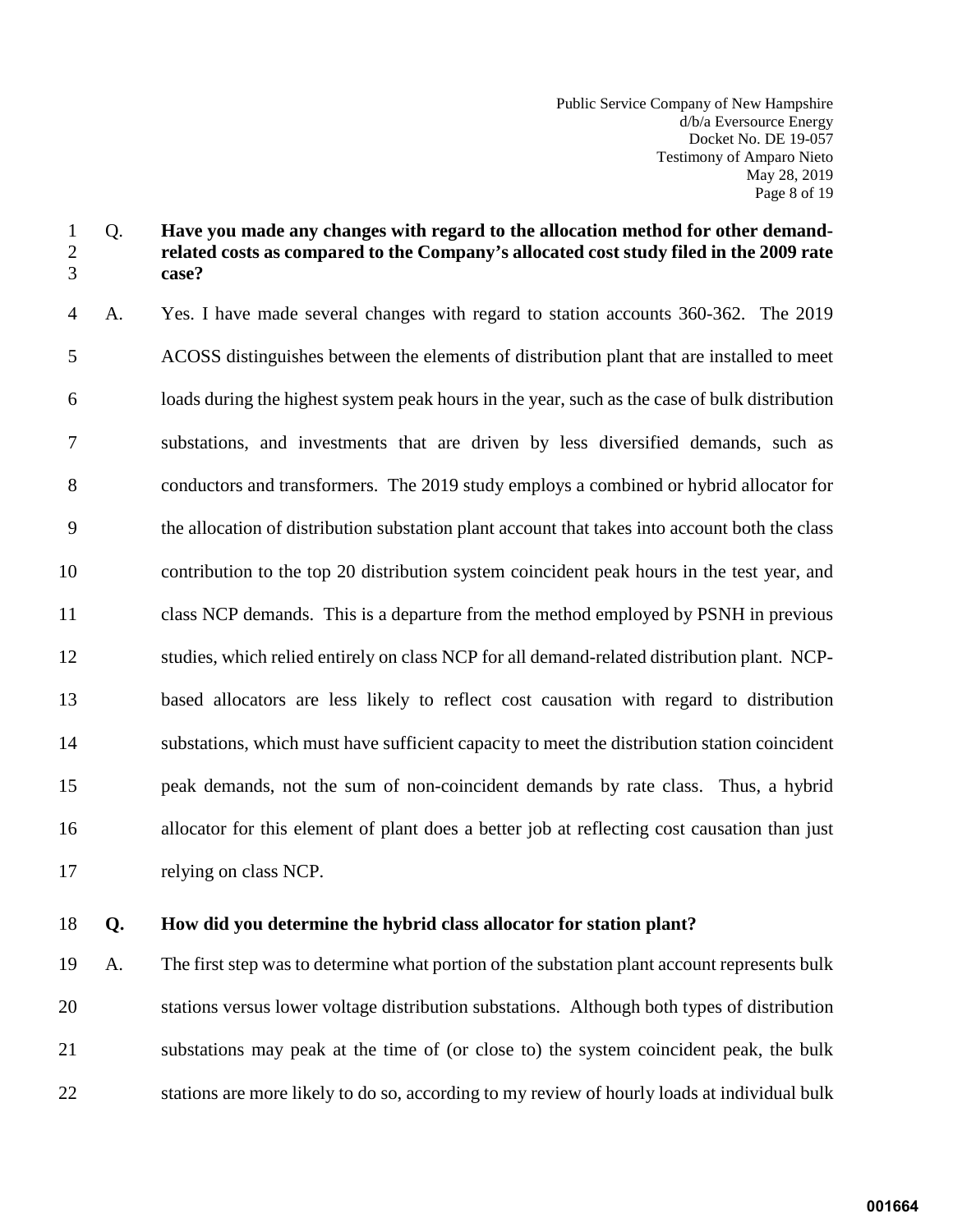Public Service Company of New Hampshire d/b/a Eversource Energy Docket No. DE 19-057 Testimony of Amparo Nieto May 28, 2019 Page 9 of 19

1 stations. Hourly load data at the lower voltage substation was not available to be able to 2 determine their coincidence factors. A pure 20CP allocator would have not assigned any 3 cost responsibility to classes that only contribute to the winter peak. A very small 4 percentage of PSNH's stations peak in the winter. A class NCP allocation approach is 5 useful to recognize that not all elements of the distribution system experience their peak 6 load at a time coincident with the system peak and give a greater cost responsibility to rate 7 classes that peak outside that peak. I determined that 53 percent of account 362 (and 8 associated operation and maintenance expenses) should be allocated to customer classes 9 on the basis of their contribution to the average of the 20 hours of maximum system demand 10 (20CP) and 47 percent on the basis of class NCP. This split was based on the relative total 11 replacement costs of bulk stations vs. non-bulk substations.

#### 12 **Q. Why did the study rely on 20 peak hours as opposed to single peak?**

13 A. In order to recognize that there is more than one coincident peak hour that the utility would 14 consider for planning purposes, the allocator uses the highest 20 coincident station peak 15 hours as opposed to a single coincident peak hour. This is also consistent with assuming 16 five days of critical peak demands in the summer, with four critical hours on average in 17 each day. A review of the system distribution retail and wholesale hourly loads the test 18 year (excluding the loads of transmission customers) revealed that 2018 had high peak 19 loads within 95 percent of the highest summer peak load for four days in August and one 20 day in July, and at least three sequential hours of sustained peaks in those days. These 21 hours were used to identify the top 20 hours.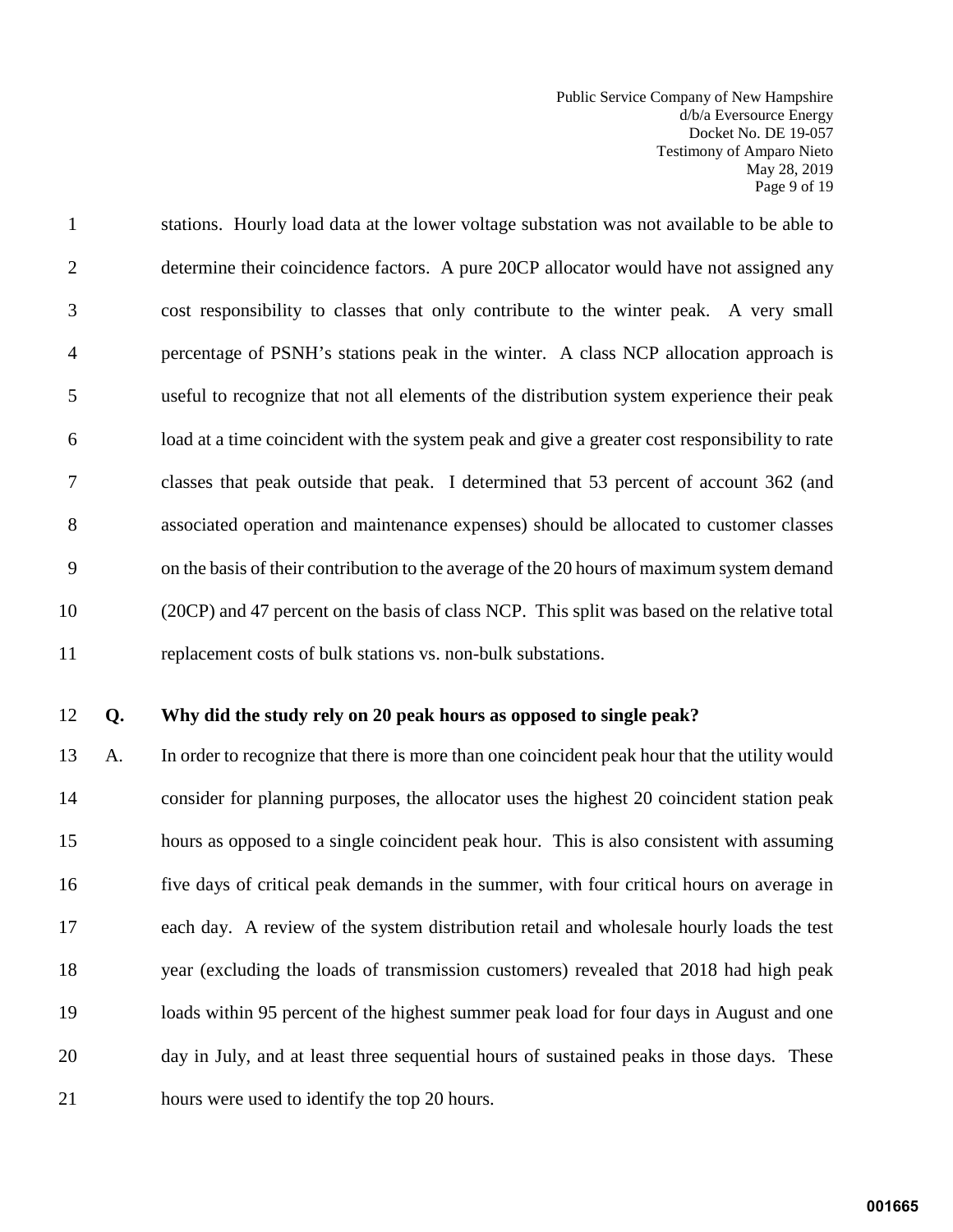Public Service Company of New Hampshire d/b/a Eversource Energy Docket No. DE 19-057 Testimony of Amparo Nieto May 28, 2019 Page 10 of 19

### 1 **Q. Does the new method to allocate station plant have a major impact on the allocated**  2 **costs as compared to class NCP?**

3 A. I compared the new system-coincident method for station plant with the older NCP 4 approach. There are differences of less than 1 percent for the Residential and General 5 Service rates. The classes that are less coincident with system peak, such as water heater 6 rates for both residential and general service customers, general service space heating rate, 7 and street lighting rates OL and EOL receive a lower allocation of station plant as compared 8 to a pure NCP method. The new result is, however, more aligned with cost causation for 9 these ratesthan the method employed in the past. For example, in the case of street lighting, 10 their usage does not impact the high voltage distribution system, because they are only 11 turned after the peak hours in the summer season. This means that the distribution planners 12 do not need to take streetlight usage into account when deciding how much capacity is 13 needed at a given substation. The only exceptions are those streetlights located in areas 14 served by substations that peak in the winter months. At the moment, those substations 15 only represent approximately 10 percent of the entire system load in PSNH's system.

16 **Q. What changes have you introduced in the context of allocating costs of distribution**  17 **plant, other than station?** 

18 A. The prior study adopted the results of the MS Study combining single-phase and multi-19 phase equipment. Customers who do not receive service off the single-phase primary 20 distribution system should not pay the costs of this part of the distribution system. Thus, 21 the 2019 ACOSS uses separate classification factors for single phase versus three-phase 22 wherever separate accounting cost information is available, to avoid allocating costs to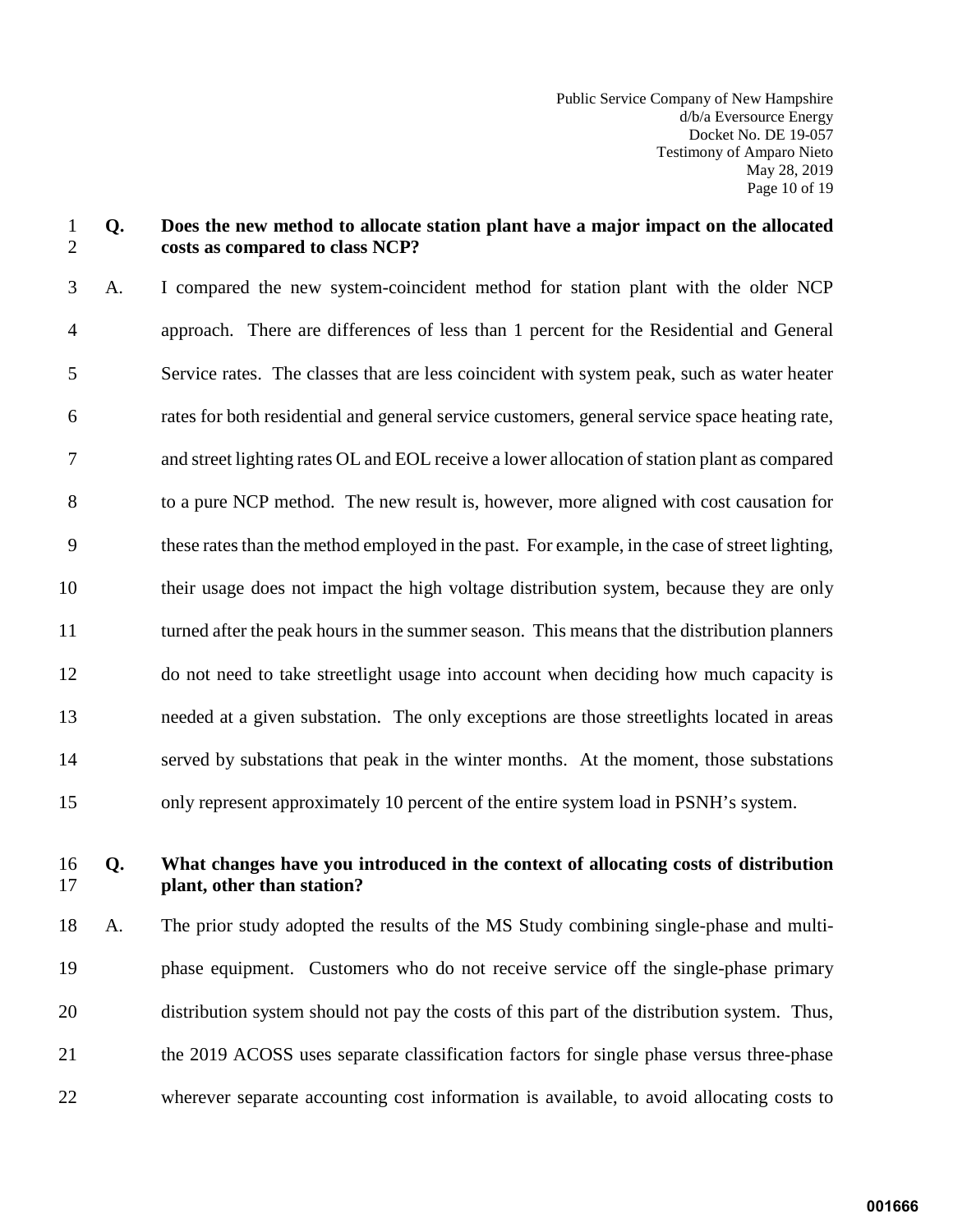Public Service Company of New Hampshire d/b/a Eversource Energy Docket No. DE 19-057 Testimony of Amparo Nieto May 28, 2019 Page 11 of 19

1 three-phase customers of equipment that they do not use. I relied on the split on miles of 2 single-phase and multi-phase distribution plant and their associated replacement cost (in 3 dollars per mile) to establish a separation of accounts within primary lines (accounts 366 4 and 367). I also created distribution line cost allocators to account for the differing usage 5 of the single-phase portions of the system by different customer classes, based on the 6 information provided by the Company regarding the number of 3-phase customers within 7 the General Service Rate. All GV and LG customers are three-phase customers. This 8 separation was only possible for accounts 366 and 367, since the inventory in other 9 accounts was not detailed enough to identify the phase of the conductor.

# 10 **Q. How did the ACOSS account for the fact that large commercial customers own their**  11 **own transformers?**

12 A. The allocation of demand-related costs in Account 368 uses an adjusted class NCP 13 allocation factor to exclude the share of NCP associated with customers in GV and LG 14 rates who are served from customer-owned transformers. All other customers in classes 15 GV and LG rent a transformer from the company. This adjustment relied on a review of 16 transformer ratings owned by these customers, compared to the rating of the total 17 transformers dedicated to the class (customer-owned plus rented transformer). The share 18 of customer-owned transformer ratings was assumed to represent the share of the class 19 NCP associated with the customer-owned transformers. The revenue from rental of 20 transformers (account 454) is applied to the classes GV and LG as corresponds based on 21 the test-year rental payments by these classes.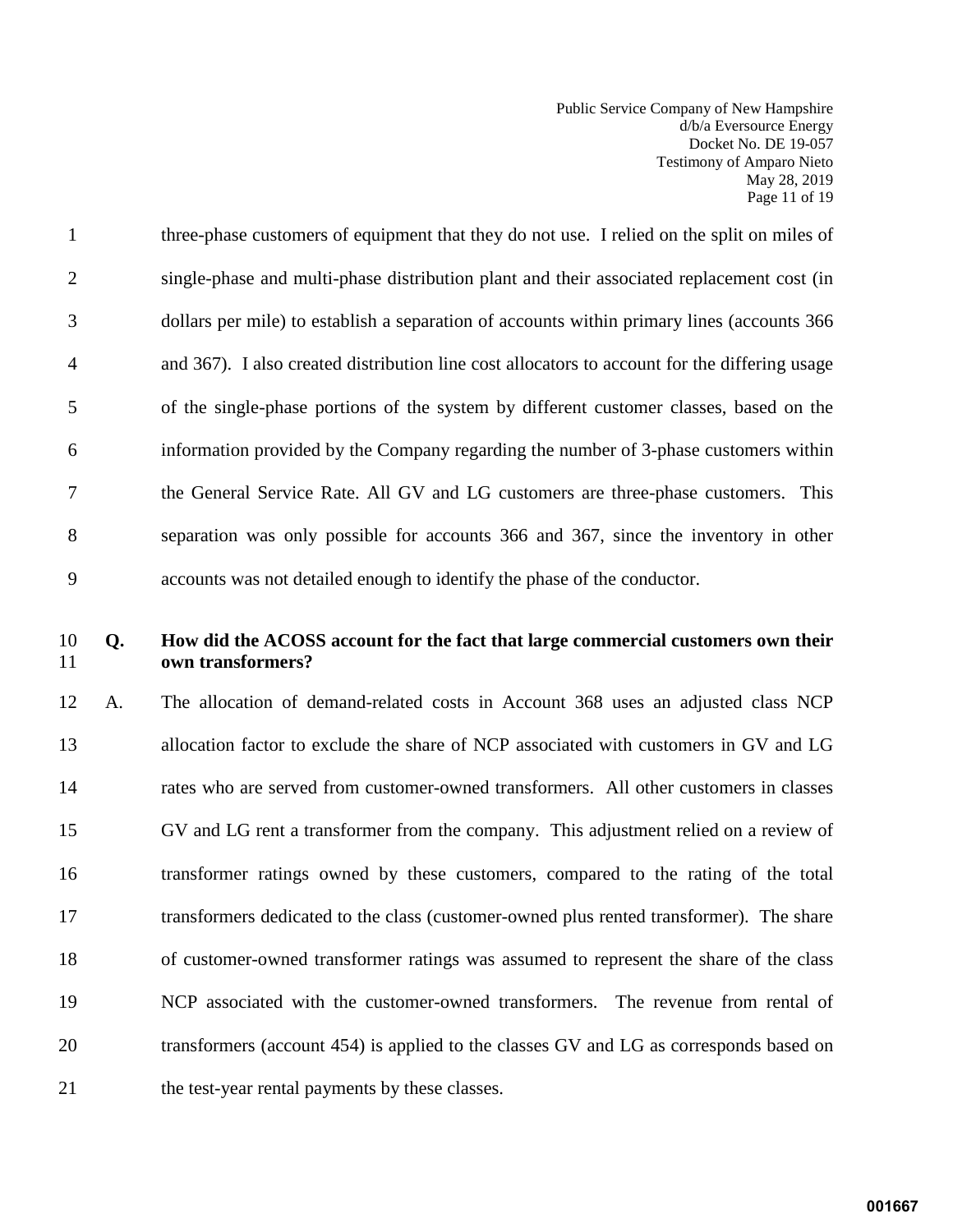Public Service Company of New Hampshire d/b/a Eversource Energy Docket No. DE 19-057 Testimony of Amparo Nieto May 28, 2019 Page 12 of 19

# 1 **Q. Do you see any limitations in the allocation factors for distribution plant and expenses?**  2 A. There are limitations in the precision of the ACOSS allocators, but these are inherent to 3 any allocated cost study that relies on limited granularity in accounting cost records. For 4 example, the transformer plant, in account 368, does not distinguish between the primary 5 step transformers, which convert power voltage down to a lower level but do not directly 6 connect customers' premises to the grid, and the service line or secondary transformers, 7 which directly connect customer premises to the grid. The former are built based on more 8 diversified demands and could arguably be allocated on the basis of the hybrid approach, 9 just like the lower voltage distribution costs. The service transformers need to attend to 10 the more local demands of the customers connected to them. Likewise, given the 11 limitations of accounting data, there was not enough detail to isolate the costs of trunk-line, 12 upstream primary feeders from the rest of plant in accounts 365-367. Upstream feeders are 13 driven by coincident peak demands at the substation. The study allocates all demand-14 related costs of accounts 365-367 and all demand-related costs of account 368 on the basis 15 of class NCP. Lastly, another limitation has to do with the customers served at the 34.5 16 kV voltage level. These customers should not need to pay for the cost of lower voltage 17 systems, but the accounting records do not distinguish by voltage level other than primary 18 and secondary. Again, this is a common limitation in ACOSS allocation methods when 19 only aggregated plant account records are available.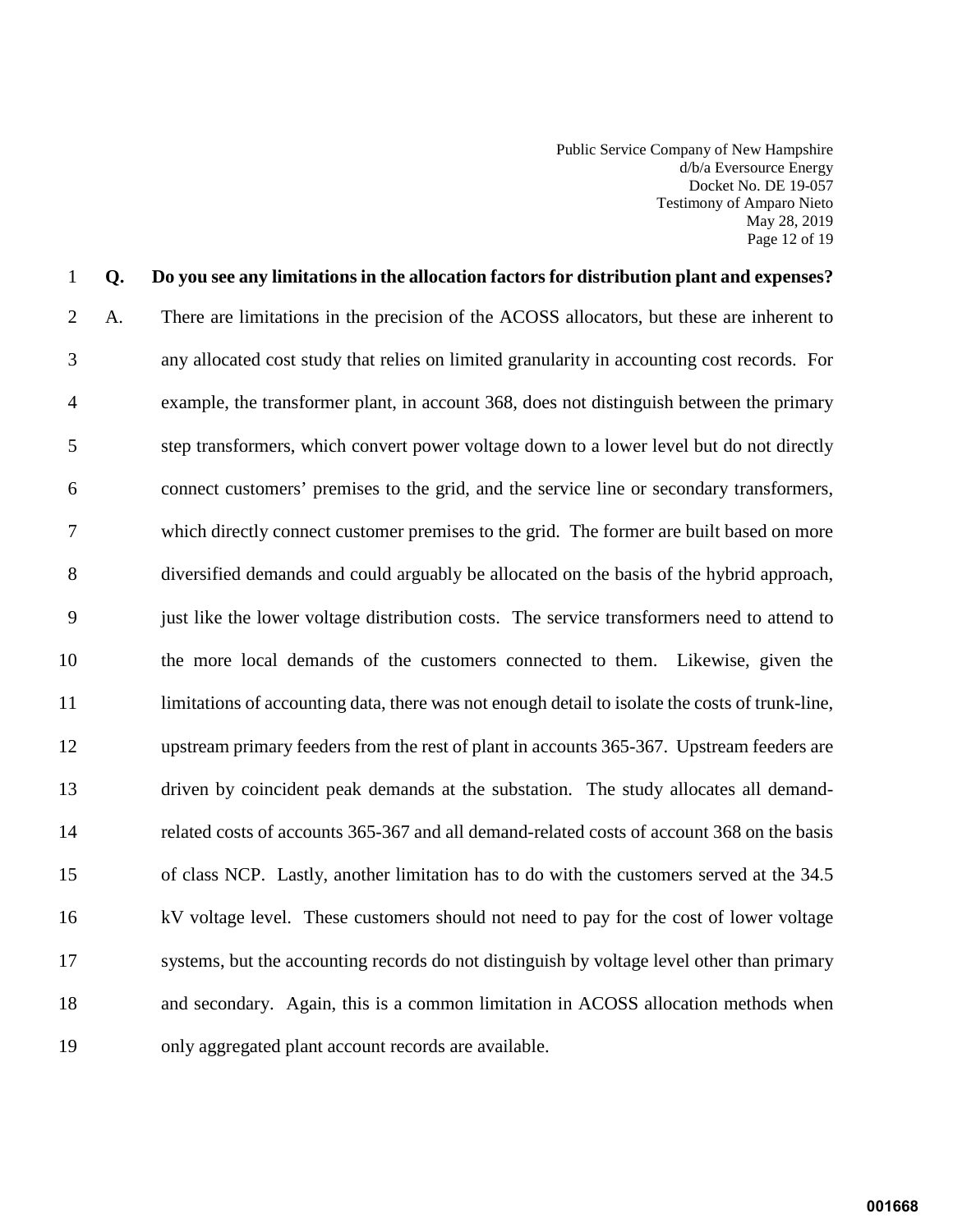Public Service Company of New Hampshire d/b/a Eversource Energy Docket No. DE 19-057 Testimony of Amparo Nieto May 28, 2019 Page 13 of 19

# 1 **Q. How does the ACOSS allocate customer-related plant and expenses to customer**  2 **classes?**

3 A. Customer-related costs vary with the number and type of customers. When customers are 4 added, the Company faces higher costs for customer service expenses such as meter 5 reading, collection and inspection, billing, and bad debts. New meter and service drops are 6 also installed. Relative weights were estimated to reflect differences in the effort required 7 and the cost incurred to provide customer services to individual customers in each rate 8 class. Examples of customer allocators are as follows:

- 9 Meter reading allocation factors were based on number of meter reads and average 10 cost per read, by class, as provided by the Company;
- 11 Allocation factors for the meter plant were based on the relative ratios of the 12 average installed meter cost within a class; with the relative weight of a residential 13 customer set equal to one, each of the other classes is assigned weighting factors. 14 The ratios of the weighted customer counts for each class to the total weighted 15 number of customers provides the customer allocation factor.
- 16 Collection expenses were allocated to residential and general service based on the 17 number of customers in these categories and average per-customer cost by class.
- 18 Bad debts and other customer accounts expenses were allocated on the basis of the 19 review of accounts by the Company on the relative amount of these expenses by 20 class.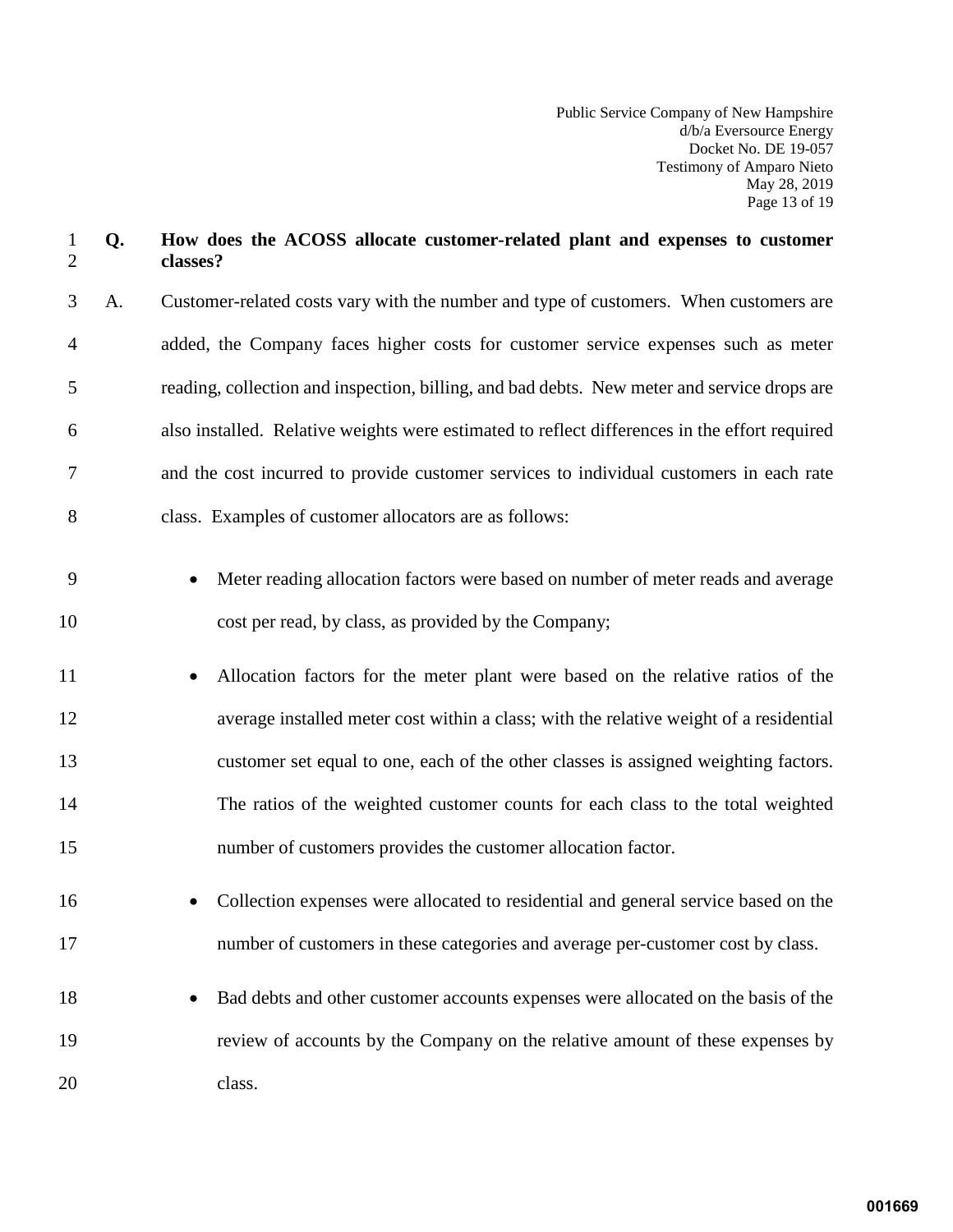Public Service Company of New Hampshire d/b/a Eversource Energy Docket No. DE 19-057 Testimony of Amparo Nieto May 28, 2019 Page 14 of 19

1 Customer service and informational expenses (accounts 908 and 910) were 2 assigned to rates GV and LG only.

3 The specific costs associated with streetlights (such as luminaires, ballasts, light bulbs and 4 other equipment necessary for street lighting, including an allocated share of general

- 5 plant) were allocated directly to the streetlight class OL. These are accounts 371 and 373.
- 6 **Q. How does the ACOSS treat load control service customers?**
- 7 A. These customers do not have separate treatment in the ACOSS because the Company does 8 not have the curtailment rights for distribution reliability reasons. Therefore, the peak 9 demand of these customers is considered in full when determining the demand-related cost 10 allocations.
- 11 **Q. How does the ACOSS treat the customers of standby Rate B?**
- 12 A. Standby rate customers should not be treated differently in the ACOSS because in theory 13 they should pay the same as full requirements customers in the otherwise applicable rate, 14 as long as they impose the same costs on the system. The ACOSS uses the same allocator 15 type as the rest of the classes, i.e., the 20CP/NCP allocator station plant and class NCP for 16 other demand-related costs. This are based on records of actual non-coincident back-up 17 demands of the customers GV-B and LG-B.
- 18 **Q. How does the ACOSS treat streetlighting rates?**

19 A. The study assigns costs to streetlighting using an equivalent customer-method that assumes 20 that street light fixtures will require a share of the transformer in proportion to its monthly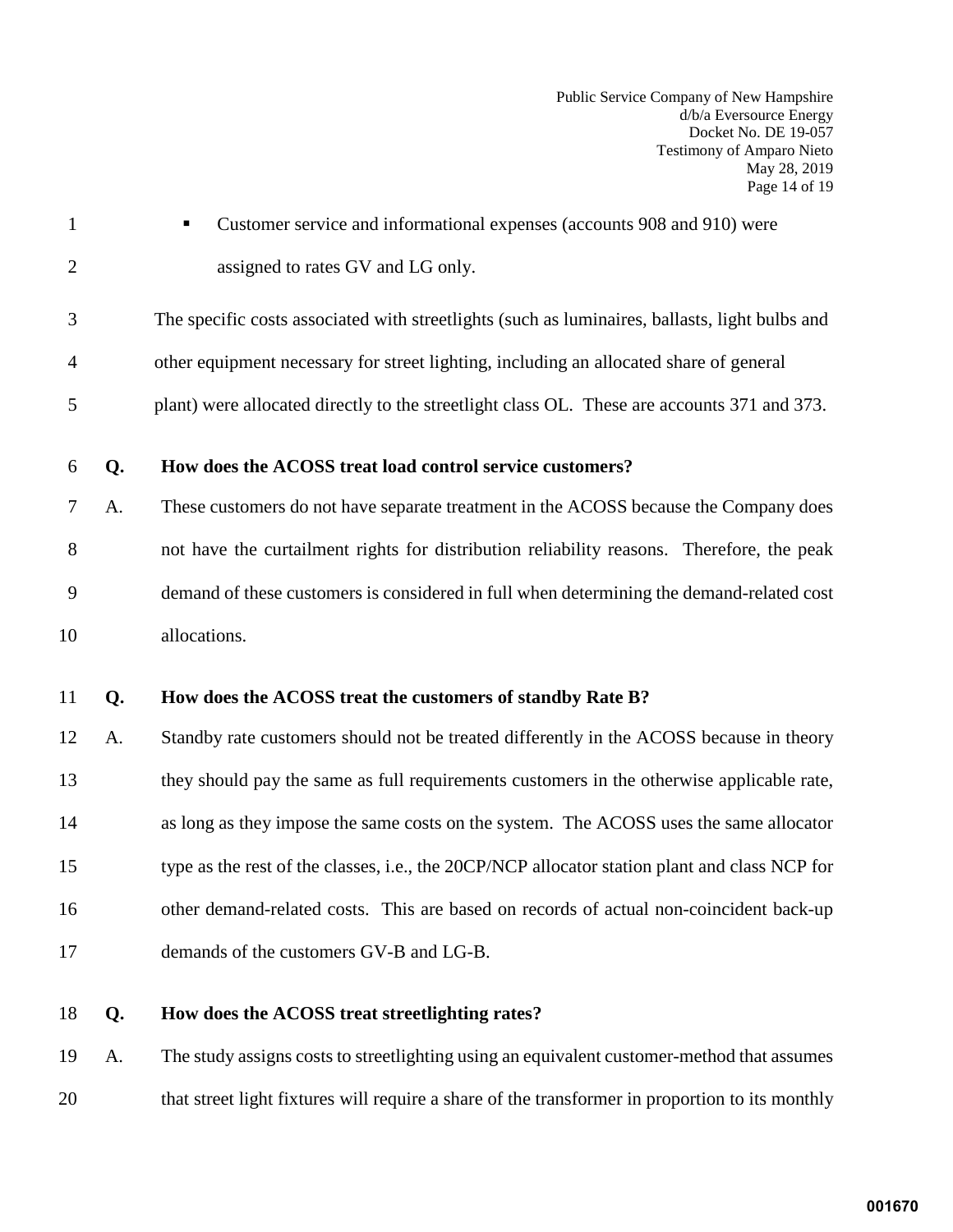Public Service Company of New Hampshire d/b/a Eversource Energy Docket No. DE 19-057 Testimony of Amparo Nieto May 28, 2019 Page 15 of 19

|                | usage, i.e., a fixture would require a specific kW of transformer capacity equal to 10 percent |
|----------------|------------------------------------------------------------------------------------------------|
| 2              | of the capacity required by a residential customer assuming that the fixture monthly usage     |
| 3              | is 10 percent of the average residential customer. While this is imprecise, it is a second-    |
| $\overline{4}$ | best solution given the lack of information as to how many fixtures are connected to the       |
| 5              | same transformer on an average, system-wide basis in the service territory.                    |

<span id="page-16-0"></span>

#### 6 **IV. RESULTS OF REVENUE TARGETS BY CLASS**

# 7 **Q. What does the ACOSS determine in terms of the adequacy of current distribution**  8 **rate levels?**

9 A. The results of the 2019 ACOSS demonstrate that PSNH's existing distribution rates are 10 inadequate to allow the Company to recover the test year cost of providing electric 11 distribution service in New Hampshire with a reasonable rate of return on its electric 12 property used and useful. PSNH is currently requesting an overall revenue requirement 13 increase for distribution rates of approximately 20 percent, which would provide an overall 14 return on rate base of 7.62 percent in the proforma test year version. The overall earned 15 rate of return that the Company currently obtains from current rates is 3.45 percent, which 16 is less than half of the target return. With regard to the realized return on rate base by class, 17 the ACOSS proforma results show very divergent class rates of return at current rates. 18 Other that General Service customers and Large General Service customers, all other 19 classes are either paying significantly less or significantly more than their proportional 20 share of allocated costs. Figure 1 below illustrates the earned returns by rate class. Both 21 residential LCS and general service LCS test-year revenues provide a negative return on 22 allocated rate base. The combined Residential & Residential TOD provide almost no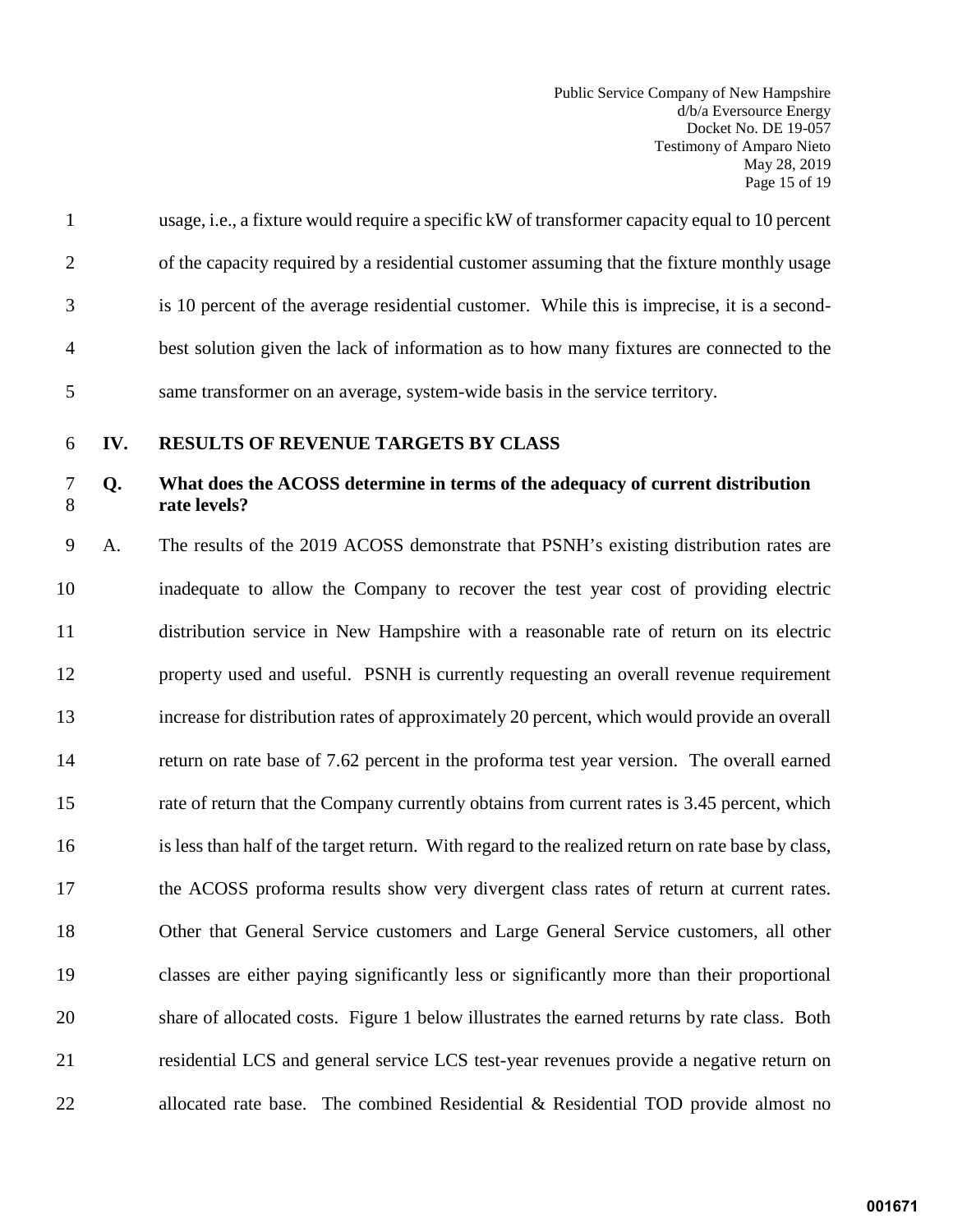Public Service Company of New Hampshire d/b/a Eversource Energy Docket No. DE 19-057 Testimony of Amparo Nieto May 28, 2019 Page 16 of 19



1 return, as well as the residential Water Heating rate. By contrast, all other commercial,

4 Table 2 below provides a summary of the pro forma test year ACOSS target revenue 5 requirement results at the class level. Table 3 provides the same information for the "Per 6 book" test year. The detailed 2019 ACOSS output is included in Attachment ACOSS-2.

7 As shown in the proforma test year, the rate classes that would need to experience a 8 significantly larger than average percent increase to achieve the Company target rate of 9 return of 7.62 percent are the residential rates RPL+TOD, residential and general service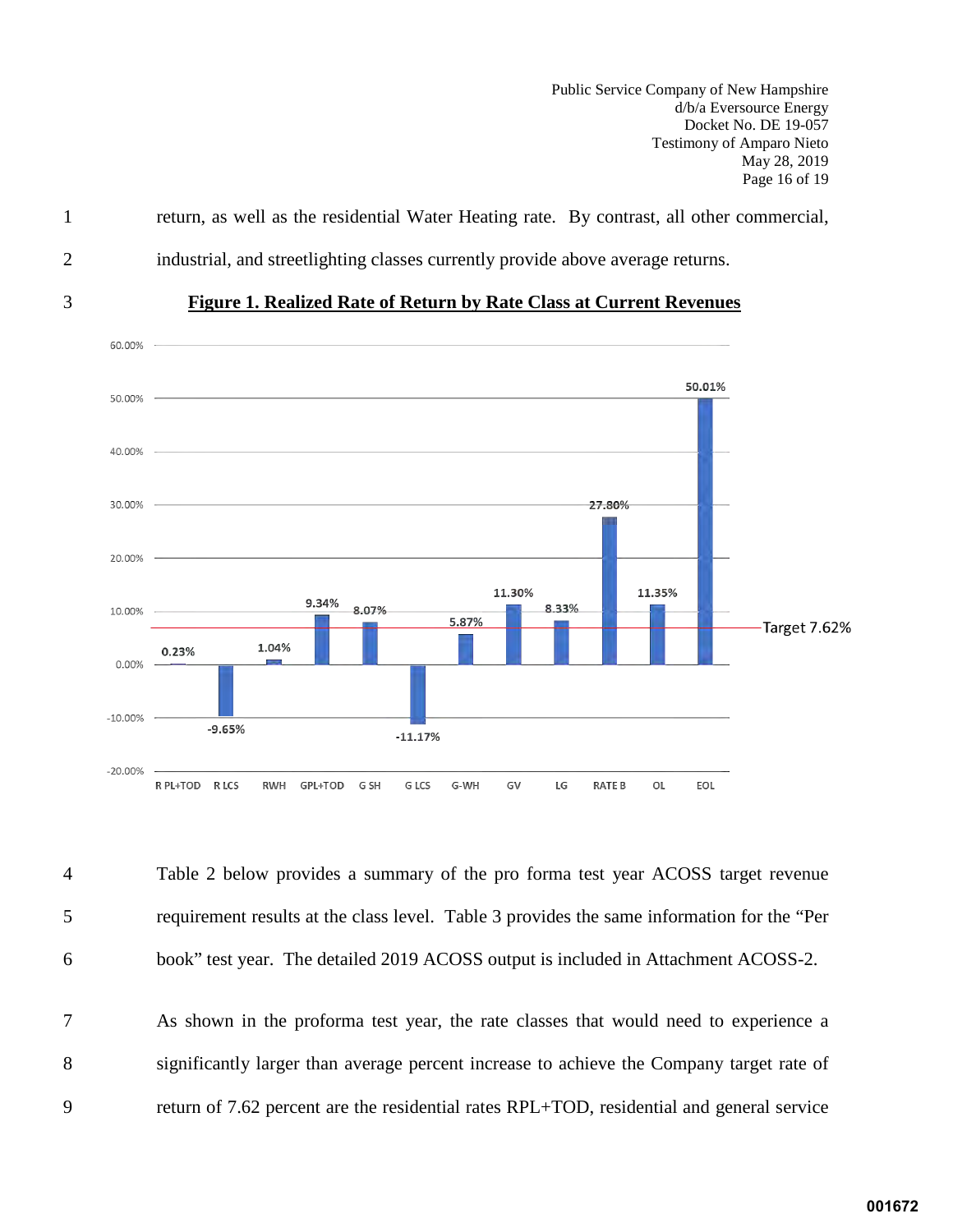Public Service Company of New Hampshire d/b/a Eversource Energy Docket No. DE 19-057 Testimony of Amparo Nieto May 28, 2019 Page 17 of 19

1 LCS, residential water heating, and General service LCS. The residential customers are 2 paying about 29 percent less than their proforma revenue target. This class makes up about 3 66 percent of the overall rate base. Thus, bringing all rate classes to parity after netting out 4 other revenues would require a significant percent increase for the standard residential rate 5 (about 41.2%). This is generally consistent with the results of the MCOSS for the 6 Residential class. The General Service rate (combined G P&L and G TOD) customers are 7 contributing by more than the average required return and would see a decrease of about 8 6.5 percent. Rates GV and LG would also be reduced by 14 percent and 3 percent, 9 respectively. In the case of street lighting, both rates OL and EOL appear to be over-10 recovering and would need to be reduced by about 10 percent and 51 percent, respectively.

11 **Table 2: Distribution Revenue Requirement and Required Rate Change** 12 **Proforma for Test Year 2018** 

|                                                          | <b>Test Year</b><br>12/31/2018 | R PL+TOD                     | R LCS               | <b>RWH</b>          | GPL+TOD                 | G SH       | G LCS                    | G-WH                        | GV                         | LG                         | <b>RATE B</b>     | <b>OL</b>         | <b>EOL</b>     |
|----------------------------------------------------------|--------------------------------|------------------------------|---------------------|---------------------|-------------------------|------------|--------------------------|-----------------------------|----------------------------|----------------------------|-------------------|-------------------|----------------|
| <b>Description</b>                                       | Proforma                       |                              |                     |                     |                         |            |                          |                             |                            |                            |                   |                   |                |
| Rate base<br>Operating income                            | 1,215,668<br>41,945            | 796,079<br>1,804             | 4,228<br>(408)      | 15,186<br>158       | 226,652<br>21,180       | 576<br>47  | 380<br>(42)              | 392<br>23                   | 100,105<br>11,309          | 57,956<br>4,829            | 2,458<br>683      | 8,965<br>1,017    | 2,690<br>1,345 |
| Earned rate of return                                    | 3.45%                          | 0.2%                         | $-9.7%$             | 1.0%                | 9.3%                    | 8.1%       | $-11.2%$                 | 5.9%                        | 11.3%                      | 8.3%                       | 27.8%             | 11.3%             | 50.0%          |
| Requested rate of return/cost of capital                 | 7.62%                          | 7.62%                        | 7.62%               | 7.62%               | 7.62%                   | 7.62%      | 7.62%                    | 7.62%                       | 7.62%                      | 7.62%                      | 7.62%             | 7.62%             | 7.62%          |
| Required operating income                                | 92.590                         | 60.633                       | 322                 | 1.157               | 17,263                  | 44         | 29                       | 30                          | 7.624                      | 4,414                      | 187               | 683               | 205            |
| Revenue increase/(decrease)                              | 69,913                         | 81,209                       | 1,008               | 1,378               | (5, 408)                | (4)        | 99                       | 9                           | (5,086)                    | (572)                      | (685)             | (462)             | (1, 574)       |
| Distribution Revenue Requirement<br><b>Other Revenue</b> | 436.203<br>16,428              | 288.050 \$<br>-S<br>9,810 \$ | 1.476<br>\$.<br>22S | 5,628<br>- \$<br>62 | 80,338<br>- \$<br>1,945 | 201S<br>3S | 129 \$<br>2 <sup>5</sup> | -S<br>148<br>2 <sup>5</sup> | 34.447 \$<br>3,384<br>- \$ | 19,376 \$<br>1,134<br>- \$ | 831<br>-S<br>27S  | $4,062$ \$<br>22S | 1,518<br>16    |
| Net Distribution Revenue Requirement                     | 419,775 \$                     | 278,239 \$                   | 1,455<br>s          | 5,567<br>-S         | 78,393 \$               | 198 \$     | 127S                     | 146S                        | $31,063$ \$                | 18,242 \$                  | 804 \$            | $4,040$ \$        | 1,502          |
| Current Distribution Revenues                            | 349,862 \$                     | 197,030 \$                   | 447<br>\$.          | 4,188<br>- \$       | 83,801<br>- \$          | 201S       | 29                       | 137<br>-S<br>-S             | 36,149 \$                  | 18,814                     | -S<br>.489<br>- S | 4,501             | -S<br>3,077    |
| <b>Required Change in Rates</b>                          | ×<br>19.98%                    | 41.22%                       | 225.63%             | 32.91%              | $-6.45%$                | $-1.79%$   | 341.80%                  | 6.91%                       | $-14.070%$                 | $-3.042%$                  | $-46.01%$         | $-10.25%$         | $-51.18%$      |

13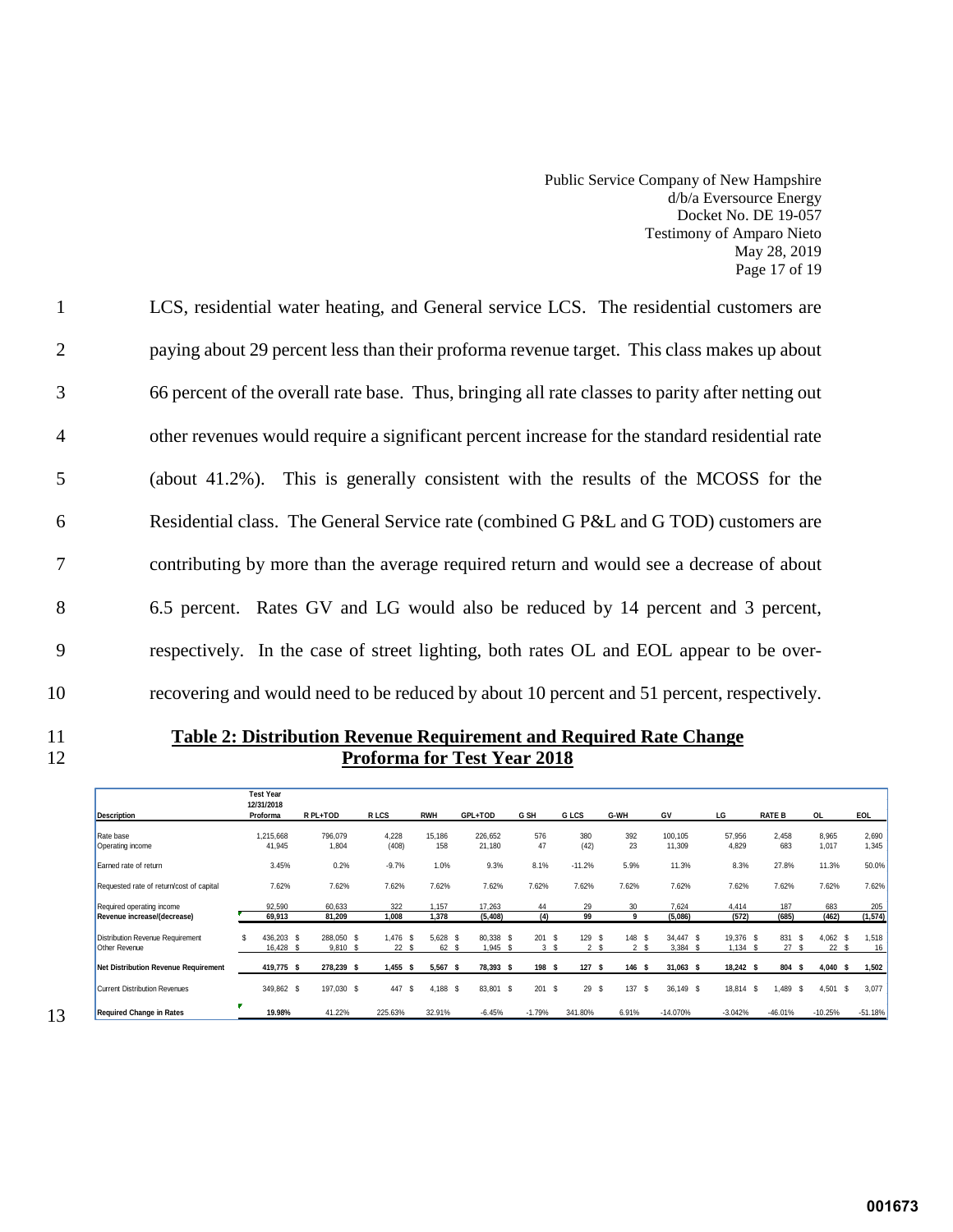Public Service Company of New Hampshire d/b/a Eversource Energy Docket No. DE 19-057 Testimony of Amparo Nieto May 28, 2019 Page 18 of 19

| <b>Description</b>                       | <b>Test Year</b><br>12/31/2018<br>Per Book |                | R PL+TOD   | R LCS |            | <b>RWH</b>  | GPL+TOD         | G SH     | <b>GLCS</b> |                      | G-WH  | GV         |           | LG         | <b>RATE B</b> | <b>OL</b> |            | EOL          |           |
|------------------------------------------|--------------------------------------------|----------------|------------|-------|------------|-------------|-----------------|----------|-------------|----------------------|-------|------------|-----------|------------|---------------|-----------|------------|--------------|-----------|
| Rate base                                |                                            | 1,219,367      | 798,527    |       | 4,241      | 15,226      | 227,341         | 578      | 381         |                      | 393   | 100,411    |           | 58,139     | 2.466         |           | 8,977      |              | 2,686     |
| Operating income                         |                                            | 53,752         | 9,987      |       | (369)      | 320         | 23,284          | 51       |             | (39)                 | 27    | 12,012     |           | 5,189      | 696           |           | 1,195      |              | 1,398     |
| Earned rate of return                    |                                            | 4.41%          | 1.3%       |       | $-8.7%$    | 2.1%        | 10.2%           | 8.9%     | $-10.3%$    |                      | 7.0%  |            | 12.0%     | 8.9%       | 28.2%         |           | 13.3%      |              | 52.1%     |
| Requested rate of return/cost of capital |                                            | 7.08%          | 7.08%      |       | 7.08%      | 7.08%       | 7.08%           | 7.08%    | 7.08%       |                      | 7.08% | 7.08%      |           | 7.08%      | 7.08%         |           | 7.08%      |              | 7.08%     |
| Required operating income                |                                            | 86,346         | 56.545     |       | 300        | 1.078       | 16,098          | 41       |             | 27                   | 28    | 7.110      |           | 4.117      | 175           |           | 636        |              | 190       |
| Revenue increase/(decrease)              |                                            | 45.092         | 64.410     |       | 926        | 1.049       | (9,941)         | (14)     |             | 92                   |       | (6,781)    |           | (1, 483)   | (721)         |           | (774)      |              | (1,671)   |
| <b>Distribution Revenue Requirement</b>  | \$                                         | 410.714 \$     | 270.667 \$ |       | 1.394      | 5,299<br>S. | 75.727 \$<br>-S | 190      | - \$        | 123S                 | 139 S |            | 32.748 \$ | 18.464 \$  | 795           | - \$      | 3,749      | $\mathbf{s}$ | 1.421     |
| <b>Other Revenue</b>                     |                                            | 15.760<br>- \$ | 9.227      |       | 21         | 62<br>S     | 1.867<br>-S     | 3        | -S          | $\overline{2}$<br>-S | 2 S   | 3.380      |           | $1.134$ \$ | 27            | -S        | 22         | - 31         | 15        |
| Net Distribution Revenue Requirement     |                                            | 394,954 \$     | 261,440 \$ |       | $1,373$ \$ | 5,237       | 73,860 \$<br>-S | 187 \$   |             | 120S                 | 137   | ŝ          | 29,368 \$ | 17,331 \$  | 768 \$        |           | 3,727      | -S           | 1,405     |
| <b>Current Distribution Revenues</b>     |                                            | 349,862 \$     | 197.030 \$ |       | 447        | 4,188<br>S. | -S<br>83,801 \$ | 201      | - \$        | 29<br>-S             | 137S  |            | 36.149 \$ | 18.814 \$  | 1.489 \$      |           | $4,501$ \$ |              | 3.077     |
| <b>Required Change in Rates</b>          |                                            | 12.89%         | 32.69%     |       | 207.35%    | 25.05%      | $-11.86%$       | $-7.19%$ | 318.13%     |                      | 0.39% | $-18.759%$ |           | $-7.884%$  | $-48.42%$     |           | $-17.20%$  |              | $-54.32%$ |

## 1 **Table 3: Distribution Revenue Requirement and Required Rate Change by Rate Class**  2 **Adjusted Per Book, Test Year 2018**

<span id="page-19-0"></span>3

#### 4 **V. CONCLUSION ON ACOSS AND USE OF RESULTS**

#### 5 **Q. Is the ACOSS a good reference to set efficient price signals?**

6 A. An allocated cost of service study does not serve economic efficiency goals such as 7 optimizing the use of the system. It is not a reasonable basis to determine which costs 8 should be recovered in the per-kWh charge versus the fixed charge. Allocated cost studies 9 are commonly relied upon as a guide to set revenue targets but are rarely used to inform 10 the levels of specific rate components. One of the key differences between the ACOSS 11 and MCOSS is the share of costs that each study considers to be customer-related versus 12 demand-related. In the ACOSS for the test year, residential customer-related costs 13 represent about 63 percent of the residential revenue requirement, with 26 percent 14 considered to be related to non-coincident demand and 26 percent related to coincident 15 peak demand. This would translate to a customer charge of \$31.24, assuming that the rate 16 is increased to provide the average required rate of return. The ACOSS is more likely to be 17 used to justify higher demand or kWh charges as compared to a marginal cost-based rate